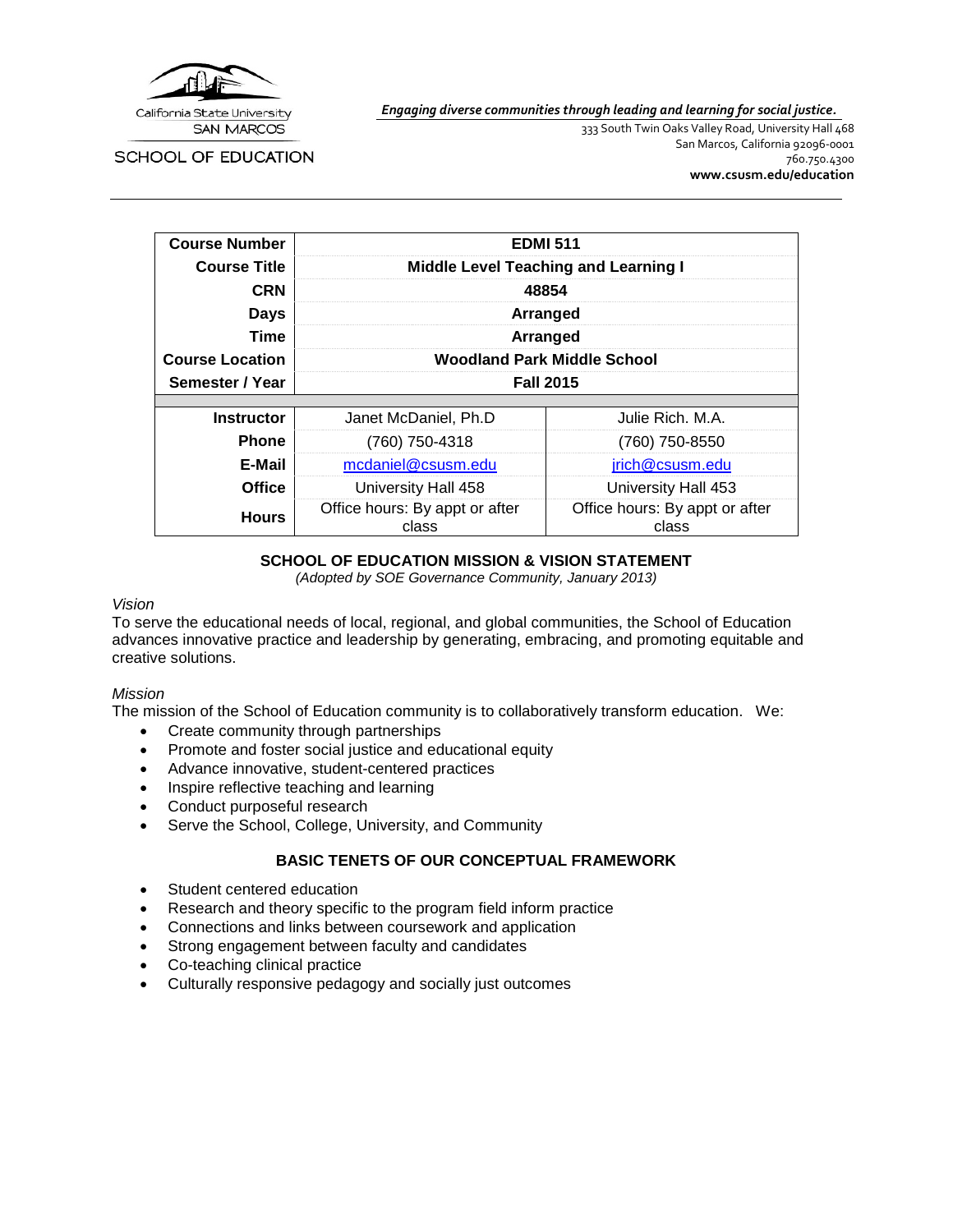# **COURSE DESCRIPTION**

Focuses on developing a preliminary understanding of learning theory and instructional practice in selfcontained or departmentalized settings.

#### **Course Prerequisites**

Admission to the Middle Level Teacher Education Program.

#### **Course Objectives**

- Students will demonstrate knowledge of the principles of effective schooling for young adolescents.
- Students will demonstrate effective standards-based lesson planning that is responsive to the needs of diverse young adolescents.
- Students will interpret major theories of young adolescent development through course assignments.
- Students will identify and analyze a variety of multicultural/multilingual learner centered instructional strategies including those that maximize comprehensible input, student interactions, and learning strategies for content and language development.
- Students will develop strategies for designing student-centered classroom environments.

#### **Credit Hour Policy Statement**

Per the University Credit Hour Policy, students are expected to spend a minimum of two hours outside of the classroom each week for each unit of credit engaged in learning.

## **REQUIRED TEXTS, MATERIALS AND/OR ACCOUNTS**

Texts may be acquired in print or digital versions.

## **Required:**

Lemov, Doug. *Teach Like a Champion 2.0: 62 Techniques that Put Students on the Path to College (K-12).* Wiley. ISBN: 9781118901854

Powell, Sara Davis. (2015). *Introduction to Middle Level Education, 3rd edition.* Pearson. ISBN 9780133831566

Association for Middle Level Education. (2010). *This We Believe: Keys to Educating Young Adolescents*. AMLE. ISBN: 9781560902324 <https://www.amle.org/Shop/> (print or ebook)

#### **Recommended:**

Association for Middle Level Education. (2010). *Research and Resources in Support of This We Believe.* AMLE. ISBN: 9781560902348 <https://www.amle.org/Shop/>(only available in print)

#### **TaskStream Account**

#### **Authorization to Teach English Learners**

This credential program has been specifically designed to prepare teachers for the diversity of languages often encountered in California public school classrooms. The authorization to teach English learners is met through the infusion of content and experiences within the credential program, as well as additional coursework. Candidates successfully completing this program receive a credential with authorization to teach English learners. *(Approved by CCTC in SB 2042 Program Standards, August 02)*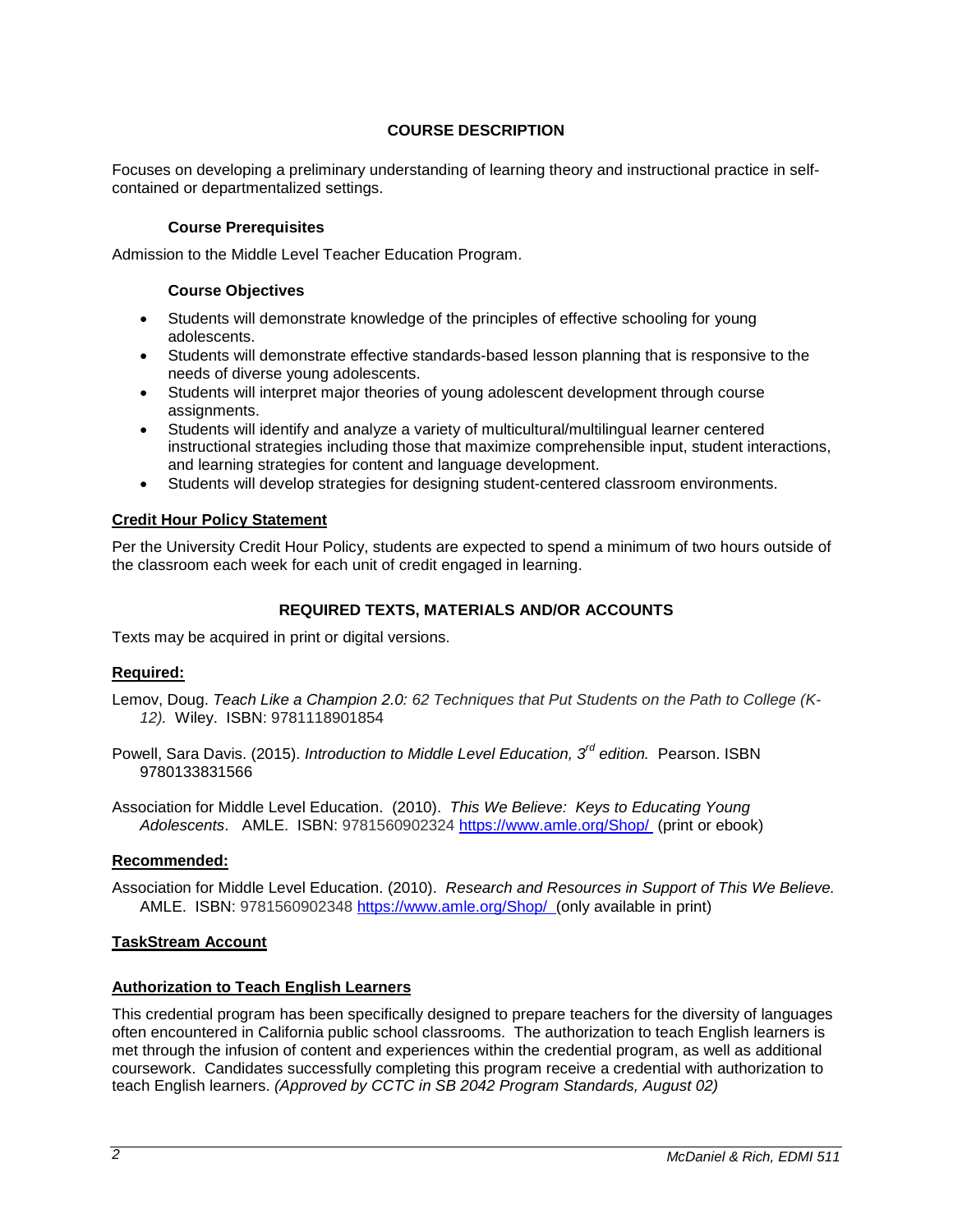# **STUDENT LEARNING OUTCOMES**

# **Teacher Performance Expectation (TPE) Competencies**

The course objectives, assignments, and assessments have been aligned with the CTC standards for the Multiple Subject Credential. This course is designed to help teachers seeking a California teaching credential to develop the skills, knowledge, and attitudes necessary to assist schools and district in implementing effective programs for all students. The successful candidate will be able to merge theory and practice in order to realize a comprehensive and extensive educational program for all students. You will be required to formally address the following TPEs in this course:

TPE 6d: Engaging and supporting all learners

TPE 6e: Middle level philosophy and school organization

TPE 9: Creating and managing effective instructional time

#### **California Teacher Performance Assessment (CalTPA)**

Beginning July 1, 2008 all California credential candidates must successfully complete a state-approved Teacher Performance Assessment (TPA), as part of the credential program of preparation. During the 2015-16 academic year the Middle Level Teacher Education Program will use the CalTPA (California Teacher Performance Assessment).

To assist with your successful completion of the CalTPA, a series of informational seminars are offered over the course of the program. TPA related questions and logistical concerns are to be addressed during the seminars. Your attendance to TPA seminars will greatly contribute to your success on the assessment. The CalTPA Candidate Handbook, TPA seminar schedule, and other TPA support materials may be found on the SOE website:<http://www.csusm.edu/education/CalTPA/ProgramMaterialsTPA.html>

## **GENERAL CONSIDERATIONS**

## **Assessment of Professional Dispositions**

Assessing a candidate's dispositions within a professional preparation program is recognition that teaching and working with learners of all ages require not only specific content knowledge and pedagogical skills, but positive attitudes about multiple dimensions of the profession. The School of Education has identified six dispositions – social justice and equity, collaboration, critical thinking, professional ethics, reflective teaching and learning, and life-long learning—and developed an assessment rubric. For each dispositional element, there are three levels of performance - *unacceptable*, *initial target*, and *advanced target*. The description and rubric for the three levels of performance offer measurable behaviors and examples.

The assessment is designed to provide candidates with ongoing feedback for their growth in professional dispositions and includes a self-assessment by the candidate. The dispositions and rubric are presented, explained and assessed in one or more designated courses in each program as well as in clinical practice. Based upon assessment feedback candidates will compose a reflection that becomes part of the candidate's Teaching Performance Expectation portfolio. Candidates are expected to meet the level of *initial target* during the program.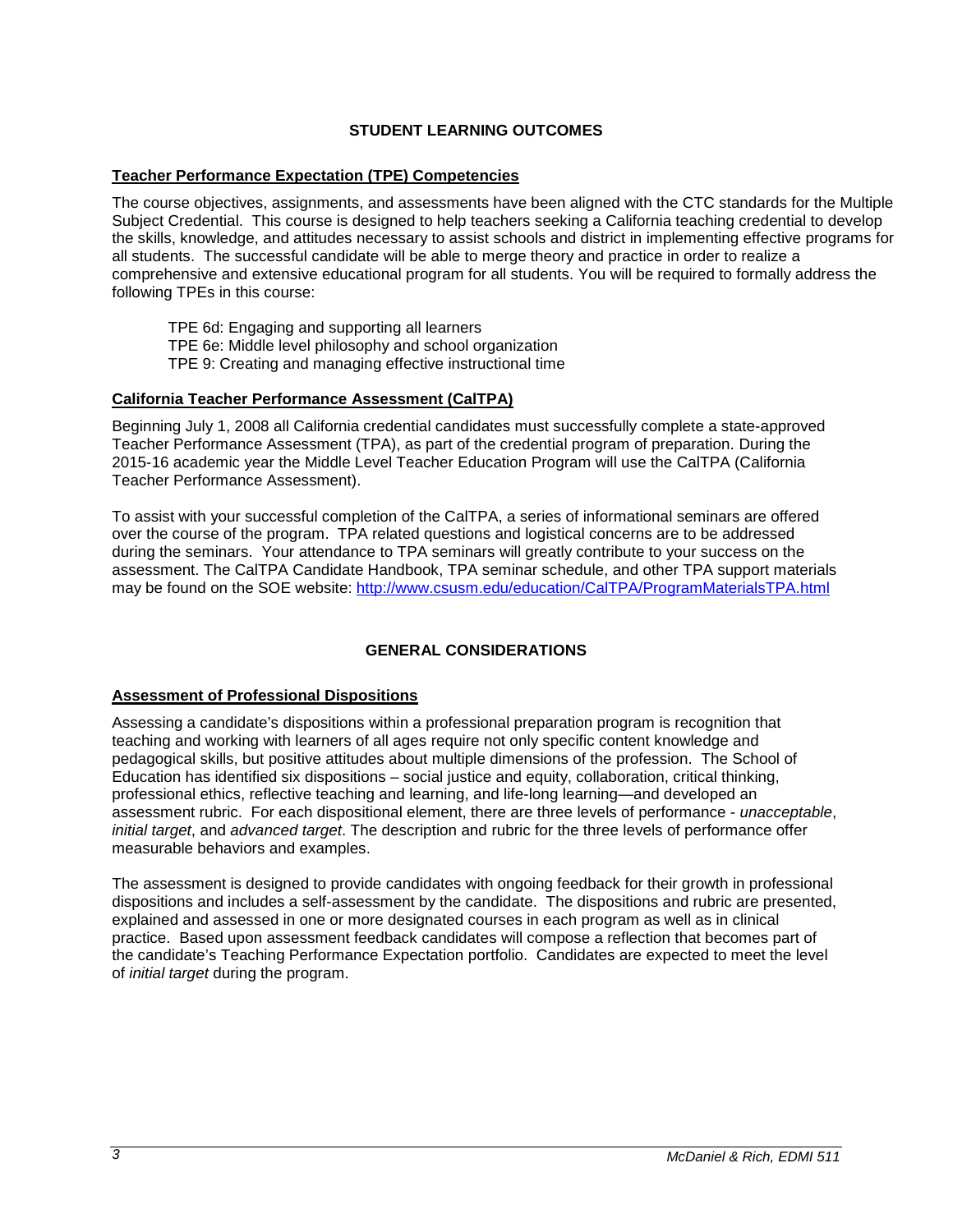# **School of Education Attendance Policy**

Due to the dynamic and interactive nature of courses in the School of Education, all candidates are expected to attend all classes and participate actively. At a minimum, candidates must attend more than 80% of class time, or s/he may not receive a passing grade for the course at the discretion of the instructor. Individual instructors may adopt more stringent attendance requirements. Should the candidate have extenuating circumstances, s/he should contact the instructor as soon as possible. *(Adopted by the COE Governance Community, December, 1997).*

For this course: Students missing more than one class session cannot earn an A or A-. Students missing more than two class sessions cannot earn a B or B+. Arriving late or leaving early by more than 20 minutes counts as an absence. Illness and emergencies are considered on a case-by-case basis. However, notifying the instructor does not constitute an excuse. All assignments must be turned in on the due date even in case of an absence.

## **Students with Disabilities Requiring Reasonable Accommodations**

Candidates with disabilities who require reasonable accommodations must be approved for services by providing appropriate and recent documentation to the Office of Disabled Student Services (DSS). This office is located in Craven Hall 4300, and can be contacted by phone at (760) 750-4905, or TTY (760) 750-4909. Candidates authorized by DSS to receive reasonable accommodations should meet with their instructor during office hours or, in order to ensure confidentiality, in a more private setting.

#### **All University Writing Requirement**

Every course at the university must fulfill the university's writing requirement of at least 2,500 words. In this course, this is accomplished through several assignments, including the "Beginning the School Year" and "Shadow a Young Adolescent" case studies.

#### **CSUSM Academic Honesty Policy**

Students will be expected to adhere to standards of academic honesty and integrity, as outlined in the Student Academic Honesty Policy. All assignments must be original work, clear and error-free. All ideas/material that are borrowed from other sources must have appropriate references to the original sources. Any quoted material should give credit to the source and be punctuated accordingly.

Academic Honesty and Integrity: Students are responsible for honest completion and representation of their work. Your course catalog details the ethical standards and penalties for infractions. There will be zero tolerance for infractions. If you believe there has been an infraction by someone in the class, please bring it to the instructor's attention. The instructor reserves the right to discipline any student for academic dishonesty, in accordance with the general rules and regulations of the university. Disciplinary action may include the lowering of grades and/or the assignment of a failing grade for an exam, assignment, or the class as a whole.

Incidents of Academic Dishonesty will be reported to the Dean of Students. Sanctions at the University level may include suspension or expulsion from the University.

Refer to the full Academic Honesty Policy at: [http://www.csusm.edu/policies/active/documents/Academic\\_Honesty\\_Policy.html](http://www.csusm.edu/policies/active/documents/Academic_Honesty_Policy.html)

#### **Plagiarism**

As an educator, it is expected that each candidate (course participant) will do his/her own work, and contribute equally to group projects and processes. Plagiarism or cheating is unacceptable under any circumstances. If you are in doubt about whether your work is paraphrased or plagiarized see the Plagiarism Prevention for Students website [http://library.csusm.edu/plagiarism/index.html.](http://library.csusm.edu/plagiarism/index.html) If there are questions about academic honesty, please consult the University catalog.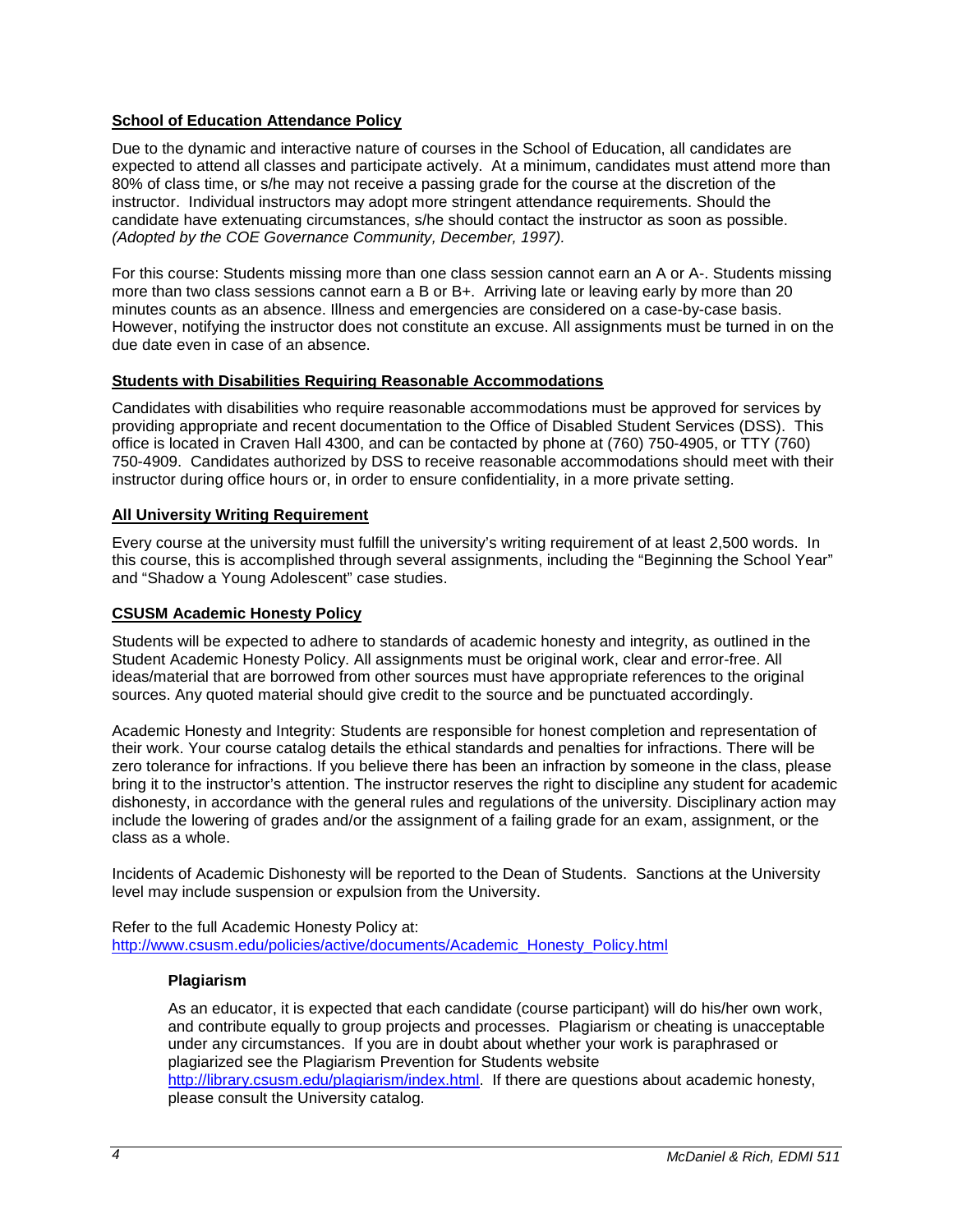# **Necessary Technical Competency Required of Students**

To successfully complete course activities, you need to use Cougar Courses (download course documents, watch presentations and videos, upload your assignments, post discussion responses and reply to peers' posts, join online chats, etc.). You need to use email effectively and know how to attach files. It is best that you know how to make minor configuration changes in a Web browser (change font sizes, open and close tabs, allow or disable pop-ups and plug-ins, enable Cookies and JavaScript, etc.). In addition, you are expected to use office applications (such as a word processor, a presentation tool, a spreadsheet tool, an image viewer, a PDF reader, etc.), engage in collaboration and file sharing (such as Dropbox and/or Google Drive & Apps), and apply Web literacy skills (conduct an effective search with a search engine, evaluate trustworthiness of web content, understand copyrights). Lastly, you may need to troubleshoot basic hardware and software problems.

If you need any technical support, contact IITS Student Help Desk: [http://www.csusm.edu/sth/.](http://www.csusm.edu/sth/)

## **Electronic Communication Protocol**

Electronic correspondence is a part of your professional interactions. If you need to contact the instructor, e-mail is often the easiest way to do so. It is my intention to respond to all received e-mails in a timely manner. Please be reminded that e-mail and on-line discussions are a very specific form of communication, with their own nuances and etiquette. For instance, electronic messages sent in all upper case (or lower case) letters, major typos, or slang, often communicate more than the sender originally intended. With that said, please be mindful of all e-mail and on-line discussion messages you send to your colleagues, to faculty members in the School of Education, or to persons within the greater educational community. All electronic messages should be crafted with professionalism and care. Things to consider:

- Would I say in person what this electronic message specifically says?
- How could this message be misconstrued?
- Does this message represent my highest self?
- Am I sending this electronic message to avoid a face-to-face conversation?

In addition, if there is ever a concern with an electronic message sent to you, please talk with the author in person in order to correct any confusion.

## **COURSE REQUIREMENTS**

## **Assignments:**

All assignments are described in detail on Cougar Courses (CC) and will be turned in electronically to CC. It is your responsibility to observe all deadlines and due dates even if you are absent from class. If you do not have access to CC for a timely submission, you may email the assignment to the instructor by the due date. When you re-establish access to CC, you will upload the assignment to our course website. Late assignments will be penalized by deducting 10% of the potential points for each day late. After 5 days, the assignment will be given zero (0) points. Be sure to save electronic copies of all of your assignments on your own computer. If you have questions about an assignment, ask the instructor indicated below.

## **1. Beginning the School Year (McDaniel)**

Due: September 13, 11:55 PM on Cougar Courses

Observe the beginning of the school year at your assigned school and write a reflection of 1,000-1,500 words. Follow the instructions provided to you in class and on Cougar Courses.

## **2. Shadow a Young Adolescent (McDaniel)**

Due: October 4, 11:55 PM on Cougar Courses Shadow a young adolescent as assigned and write a reflection of 1,000-1,500 words. Follow the instructions provided to you in class and on Cougar Courses.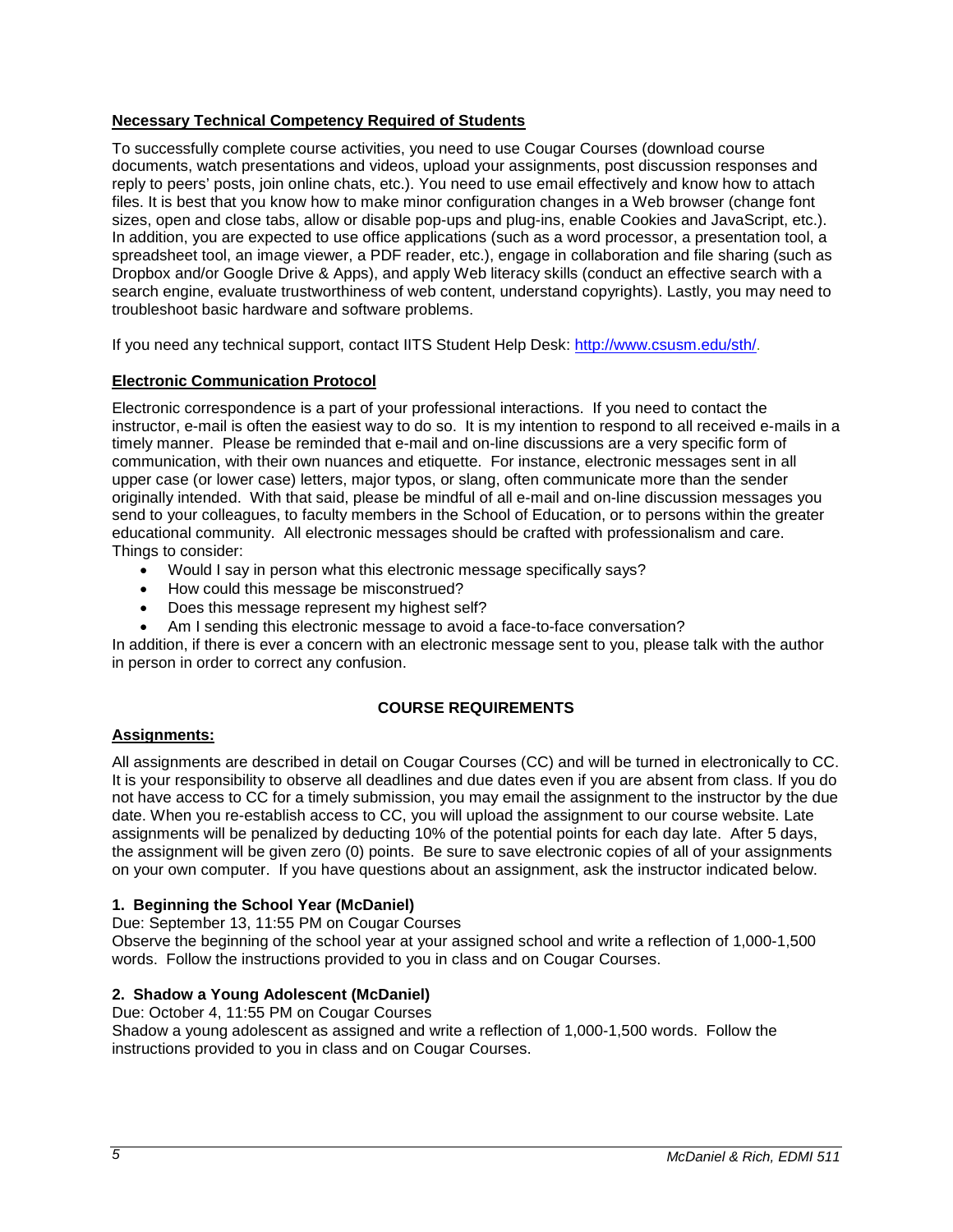## **3. Lesson Plan (Rich)**

## Due: October 14, 11:55 PM on Cougar Courses

Prepare a lesson plan demonstrating your understanding of instructional planning, specifically the components of lesson planning and assessment as well as differentiating for EL students. This assignment will be joint with the instructor of EDMI 555 and will be given points for each course. Follow the instructions provided to you in class and on Cougar Courses.

#### **4. Classroom Management Plan (Rich)**

Due: October 25, 11:55 PM on Cougar Courses

Prepare an initial classroom management plan based on your philosophy of discipline. This will include a class profile and a lesson on team-building that could be used as a model for the first day of school for building classroom community. Follow the instructions provided to you in class and on Cougar Courses.

## **5. Professionalism; Participation (McDaniel)**

Ongoing; Write-Up due: October 25, 11:55 PM on Cougar Courses

Complete a self-assessment of your professionalism and participation as described below. Professional demeanor is expected of all students in the Middle Level Program. This includes but is not limited to the following:

- On-time arrival to all class sessions.
- Advance preparation of readings and timely submission of assignments.
- Respectful participation in all settings (e.g., whole group, small group, in/outside of class).
- Carefully considered, culturally aware approaches to solution-finding.

This course is designed for active learning during class sessions. In order for this course to succeed for individuals and the group, students must come to class prepared to discuss assigned readings/topics and to participate in class activities. You will submit a self-assessment on Cougar Courses by October 25. We will consider your self-assessment when assigning points for this assignment. Answer the questions below and illustrate with examples from your participation in class.

Students will engage in active learning each class session, and will be expected to actively participate.

- How do you participate in class discussions productively, sharing your knowledge and understandings?
- How do you interact productively with your peers, taking on a variety of roles (leader, follower, etc.)?
- How do you contribute appropriately to group work—do you "do your share"?
- How do you demonstrate that you are able to accept others' opinions?
- How do you demonstrate that you are supportive of others' ideas?
- How do you support your peers during their presentations?
- How do you manage potential diversions (electronics, personal business, appointments, etc.) that might impede your ability to give your full attention to class sessions?
- How do you monitor and adjust your participation to allow for others' ideas as well as your own to be heard?

| Assignment                        | Points | Due Date |
|-----------------------------------|--------|----------|
| 1. Beginning the school year      | 25     | 9/13     |
| 2. Shadow a young adolescent      | 25     | 10/4     |
| 3. Lesson plan                    | 25     | 10/14    |
| 4. Classroom management plan      | 15     | 10/25    |
| 5. Professionalism, participation | 10     | 10/25    |